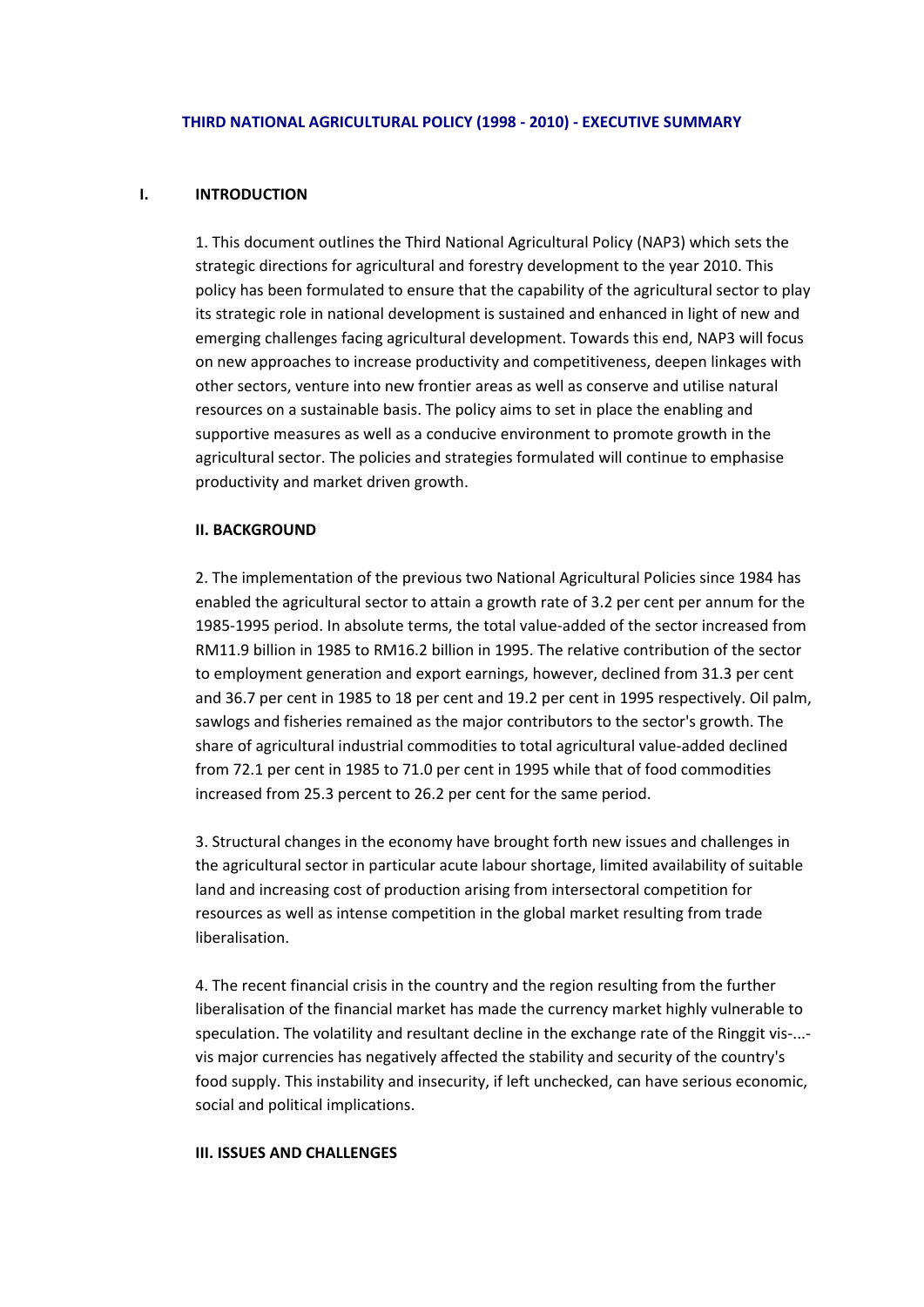5. The country's food import bill is continuously increasing. Total food imports has increased from RM3.5 billion in 1985 to RM7.7 billion in 1995 and RM 10.0 billion in 1997. The instability and volatility of the exchange rate has put a strain on Malaysia's foreign exchange reserves and has led to imported inflation.

6. The high demand for food has led to increases in food prices. In 1997, increased prices of food accounted for 51.9 per cent of the increase in Consumer Price Index (CPI). This was 28 percentage points higher than 1991, where increase in food prices only accounted for 38.4 per cent of the increase in CPI. In addition, increasing per capita income and awareness of a balanced diet and health consciousness of the populace will also bring about changing tastes and references for food. Thus, there is a need to ensure adequate supply and accessibility of safe, nutritious and high quality food at affordable prices.

7. There is now acute shortage of labour leading to high employment of immigrant workers in agriculture and forestry sectors. Due to this shortage, it is estimated that about 300,000 hectares of rubber holdings are untapped and 30,000 hectares of oil palm are not fully harvested. Productivity gains in agriculture have also not matched up to increases in factor prices. Currently, labour productivity in agriculture is only about 60 per cent of the labour productivity in the manufacturing sector. This necessitates measures to reduce labour requirement in agriculture and increase labour productivity.

8. The smallholder sector continues to experience problems of low productivity and uneconomic size of holdings. Labour shortages and low commodity prices have further led to substantial idle agricultural land and abandoned holdings. It is estimated that there are about 400,000 hectares of idle agricultural land. In addition, land for agricultural activities is becoming more limited owing to conversion for other uses such as industrial, residential and urban uses.

9. The implementation of the agreements under the World Trade Organisation (WTO) and the Common Effective Preferential Tariff (CEPT) Scheme of the ASEAN Free Trade Area (AFTA) has created greater competition for Malaysian agriculture. Main export commodities such as rubber and palm oil face increasing competition from emerging lower cost producers and continue to face discriminatory tariff and non-tariff barriers.

10. The development of high value‐added resource‐ based products is still limited and exports mainly consist of primary and intermediate products. Seventy per cent of the total raw materials used in the food processing industries are imported. Lack of domestic production coupled with inconsistent supply resulted in many small and medium scale agro‐based firms to operate below capacity. There is a need to further strengthen inter and intra‐sectoral linkages especially with support and downstream industries.

11. Concerns for the environment at both domestic and global levels require more innovative and efficient agricultural and forestry practices for the sustainable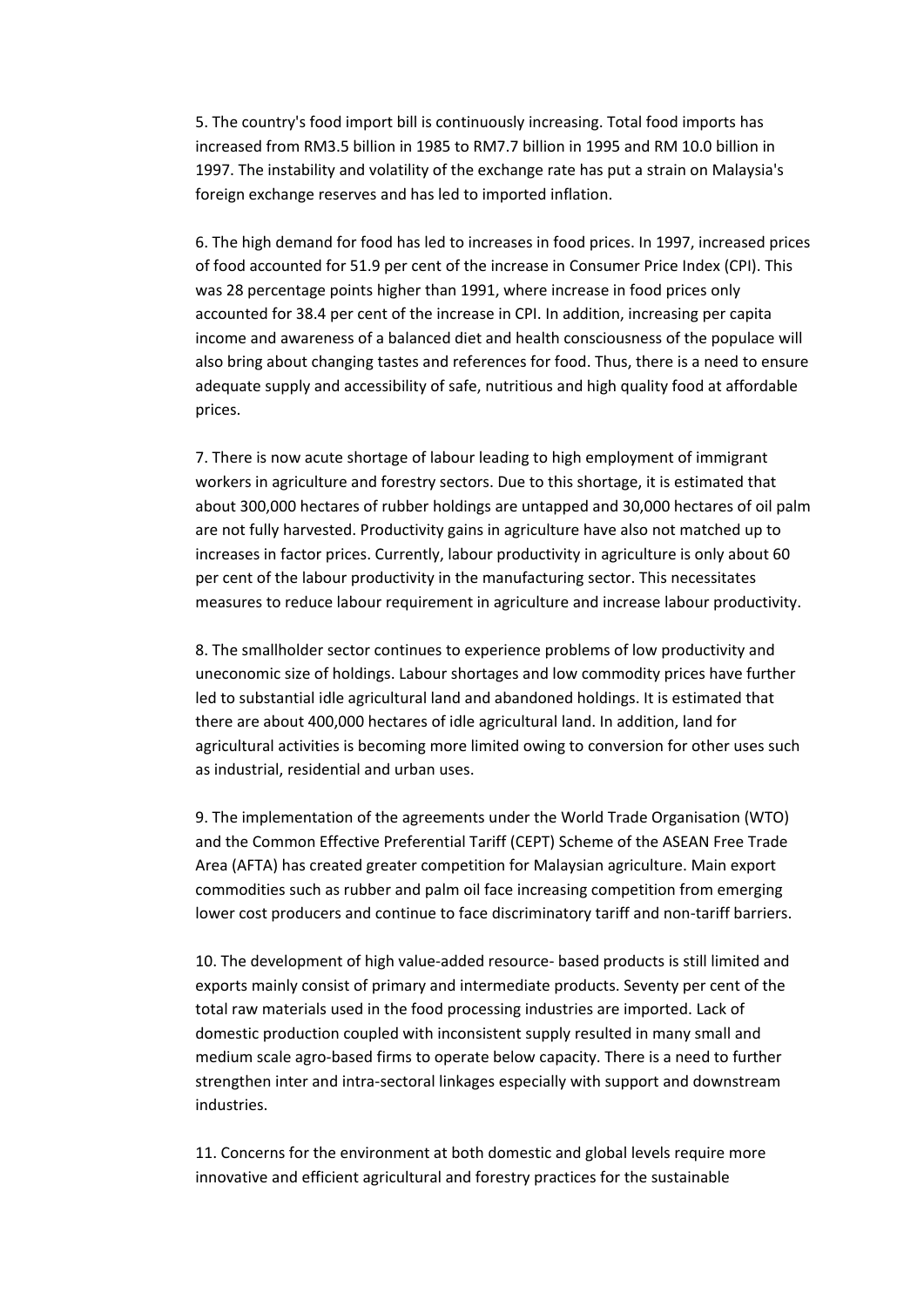development of the sector.

# **IV. THE THIRD NATIONAL AGRICULTURAL POLICY (NAP3)**

12. The further growth of the agricultural sector requires the nation to address the challenge of efficient and optimal utilisation of existing resources in order to further improve competitiveness. Resource constraints and rapid changes in the global trading and investment environment necessitate the development of a resilient agricultural sector and the enhancement of its global competitiveness. In addition, the concern over the availability and stability of food supply requires the nation to enhance its competitive capabilities in food production. These challenges require new strategic approaches and policy thrusts to enhance the economic contribution and growth of the agricultural sector.

# **OBJECTIVES**

13. The overriding objective of NAP3 is the maximisation of income through the optimal utilisation of resources in the sector. This includes maximising agriculture's contribution to national income and export earnings as well as maximising income of producers.

14. Specifically, the objectives of the Policy are :

- a) to enhance food security;
- b) to increase productivity and competitiveness of the sector;
- c) to deepen linkages with other sectors;
- d) to create new sources of growth for the sector; and
- e) to conserve and utilise natural resources on a sustainable basis.

# **MACROECONOMIC FRAMEWORK**

15. During the NAP3 period, the sector is expected to achieve a growth rate of 2.4 percent per annum. The contribution of the agricultural sector to Gross Domestic Product (GDP) is expected to further decline from 13.5 per cent in 1995 to 7.1 per cent in 2010. Contributions to total agricultural value‐added from rubber, cocoa and sawlogs are expected to decline while contributions from oil palm and food commodities are expected to increase. New sources of growth are expected to emerge in agriculture resulting from various initiatives to promote new products and emerging industries such as agroforestry, biotechnology products, specialty natural products, bamboo and rattan, floriculture and aquarium fish.

16. Total workforce in agriculture will decline from 1,524,000 workers in 1995 to 930,000 workers in 2010. With the current land and labour shortages and increasing cost of production, it is envisaged that future expansion in hectarage would be limited during the plan period. Therefore, the increase in output will emanate mainly from increasing productivity. Labour productivity is expected to increase from RM10,650 perworker to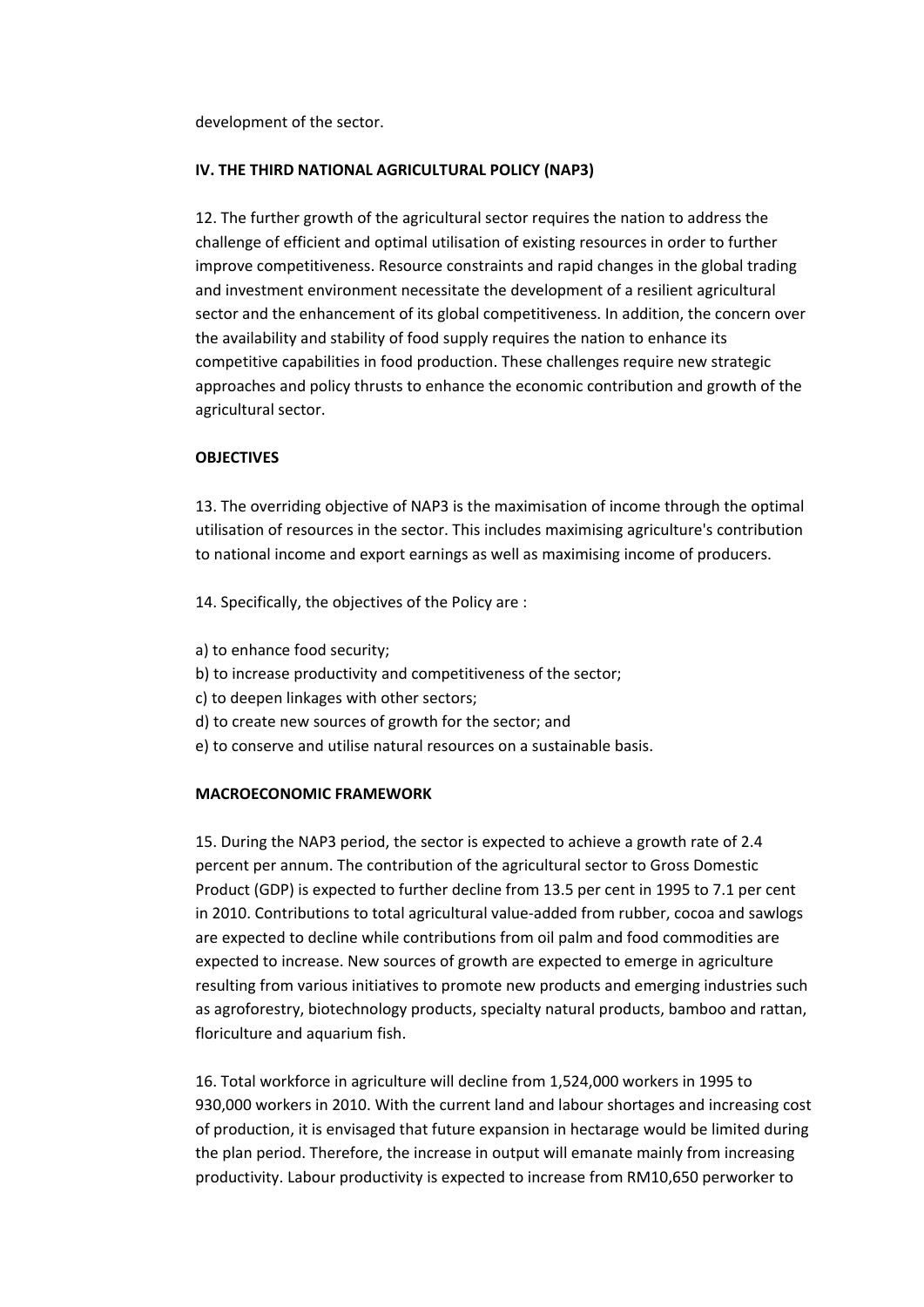RM24,730 per worker within the same period. This reflects the emphasis given on labour saving technology, innovations and more efficient farm management practices.

17. NAP3 will continue to pursue agricultural growth through moderate expansion of land and further intensification of land use. There will be substantial reduction in the rubber and cocoa areas. Rubber, paddy, coconut and cocoa holdings are expected to be reduced by 494,000, 303,000, 73,400 and 30,700 hectares respectively. Most of these areas will be replaced by agroforestry, oil palm, fruits and vegetable cultivation. In Sabah and Sarawak where there is substantial area, new land development will be undertaken. As such, land utilisation for agriculture during the plan period is expected to marginally increase by about 0.5 per cent per year from 5.7 million hectares to 6.2 million hectares.

### **STRATEGIC APPROACHES AND POLICY THRUSTS**

18. Increasingly scarce resource including land availability requires a strategy that optimizes resource use for agricultural and forestry development. Towards this end, an agroforestry strategy to integrate agriculture and forestry development outside Permanent Forest Estates (PFEs) is adopted for NAP3. This agroforestry approach views agriculture and forestry as mutually compatible and complementary and therefore provides a scope for joint development that can bring about mutual benefits. The approach will bring about a larger productive base for agriculture and forestry, allow for a wider range of agroforestry enterprise mix, optimise resource utilisation, particularly land outside the PFEs and enhance the income generating potential of agroforestry investments. The agroforestry approach will, thus, enable policy formulation to address resource constraints such as land and labour.

19. Consumers world‐wide are increasingly demanding products that are more specific to their needs and preferences. They are now accessible to information technology which support their ability to seek, identify and procure these products. Current commodity‐based strategies limit the effectiveness to serve markets that are of higher value and more segmented. This requires a new orientation for agricultural development to serve the needs of these markets and secure higher value‐added in agriculture and forestry. A product‐ based approach for commodity development will therefore be employed in the policy formulation of NAP3. In this approach, key products and markets are identified based on market demand, preferences and potential. This market demand and references are translated into strategies for upstream primary agricultural production to enhance production and marketing of the agricultural and forestry products. The product-based approach will enable a more effective formulation of policy thrusts to meet the challenges that have been identified. This approach is adopted to reinforce and complement the cluster‐based agro industrial development as identified in the Second Industrial Master Plan 1996‐2005 through strengthening both inter and intra‐sectoral linkages including the development and expansion of intermediate and supporting industries.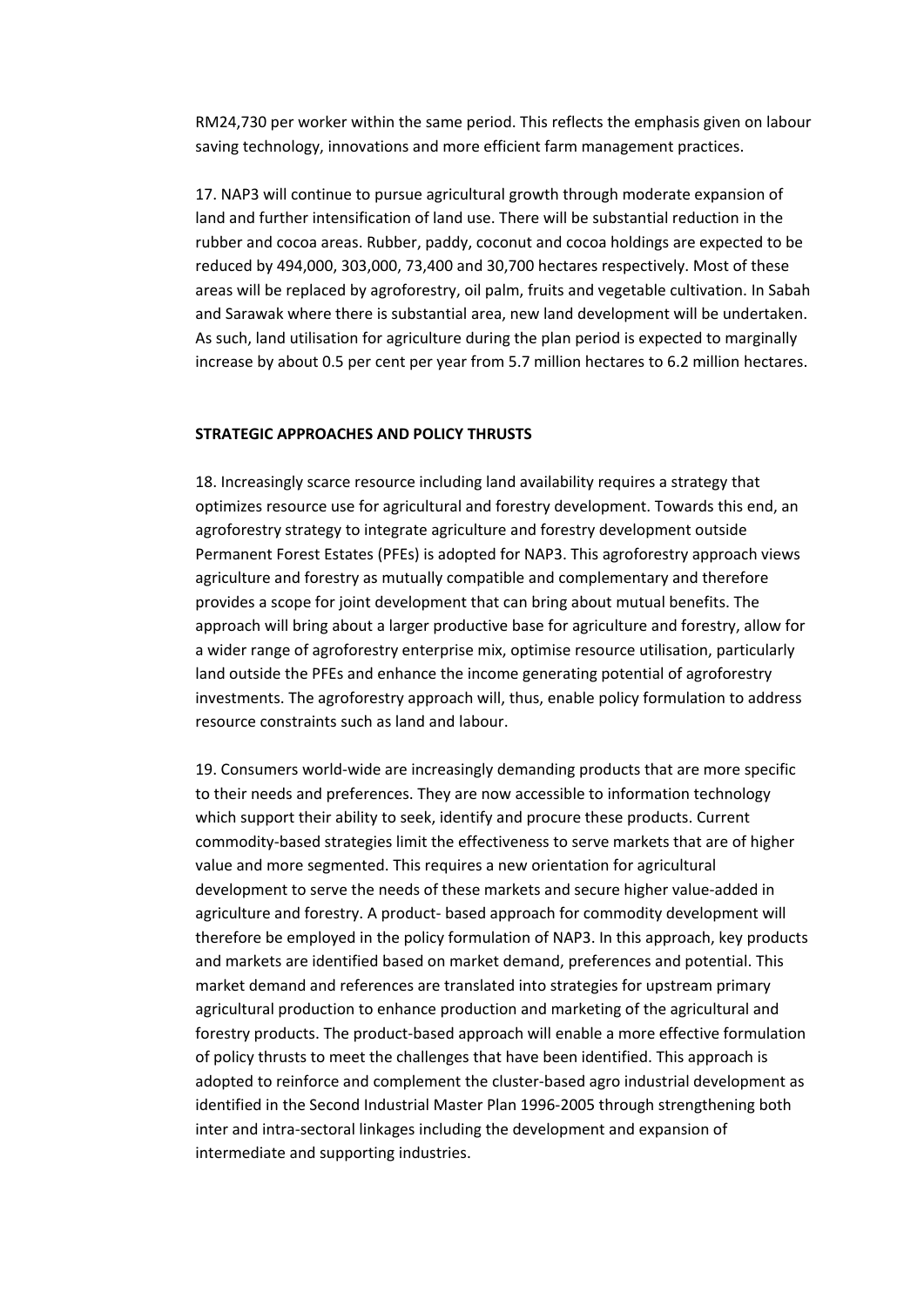20. These approaches together with the policy thrusts will provide the enabling environment to sustain and enhance the growth of agricultural sector and become more globally competitive. The policy thrusts of the NAP3 are: Meeting national food requirements

21. Domestic food production will be enhanced through large‐scale food production by the private sector. This necessitates the strengthening of critical support services and institutional arrangements. Reverse and offshore investments for strategic sourcing will be encouraged and judiciously pursued. Enhancing competitiveness and profitability in agriculture and forestry

22. Enhancing competitiveness and profitability in the agricultural sector will require focusing in promoting globally competitive industries in agriculture and forestry. This will require the development of a world competitive outlook within the sector and an export culture with commitment to provide what the market wants at competitive prices. The competitiveness of the sector will be enhanced through productivity improvement, developing and strengthening markets, removal of market and trade distorting protective measures, formulation and implementation of high quality and safety standards and selective development of agricultural and forestry enterprises based on present and potential competitive strengths. Further strengthening of competitiveness and profitability will be achieved through the development of new and innovative products and capitalizing on the product value chain that will generate sources of future growth and create new higher value industries. Reducing labour inputs in agriculture and forestry will also strengthen competitiveness and profitability of the sector.

23. Capitalising on the product value chain requires reorientation from commodity‐ based to product‐based production and marketing. This approach to capture higher margins and increasing farm incomes will involve vertical integration and internalising of value‐added activities at farm level. In addressing labour constraints, the thrust will be on capital and technology intensive agricultural production systems which will utilise labour saving techniques. Agricultural and forestry development will also be geared towards less labour‐intensive enterprises such as agroforestry and the cultivation of high-value crops and forest species that require less labour. Enhancing the integrated development of the food and industrial crop sub‐sectors

24. There are resources within the industrial and food crop sub‐sectors that can be exploited for an integrated development of both sectors. These resources include land, labour and waste as well as by‐products that can be used to produce value‐added products. An illustration of this integrated development is shown in Chart 1. This thrust requires further enhancement of R&D in waste and by‐ product utilisation as well as increased efforts to commercialise research findings. Strengthening requisite economic foundation

25. A strong requisite economic foundation is necessary to support and sustain the development of existing core agricultural and forestry industries and initiate the growth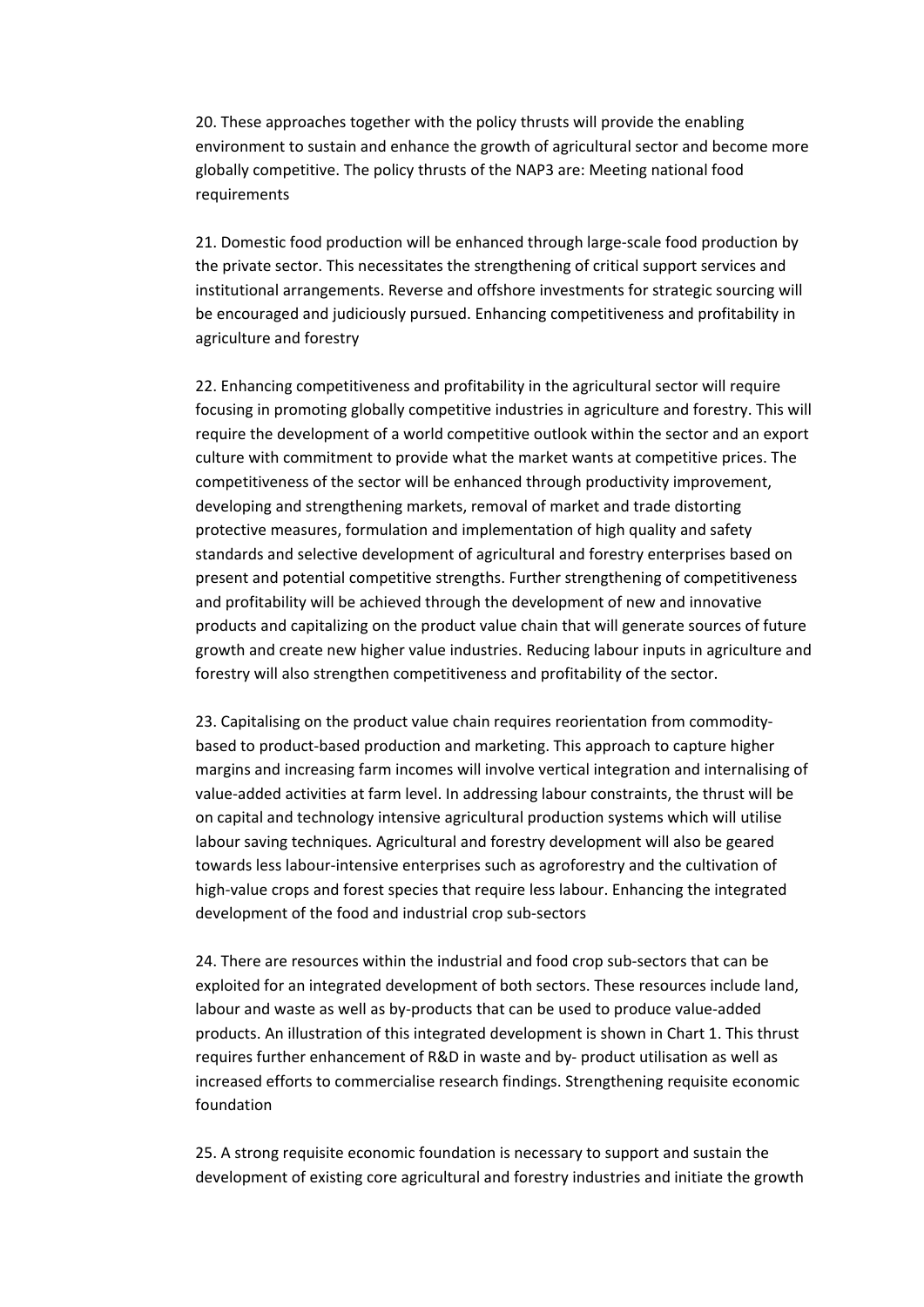of new ones. These include continuous upgrading the quality of human resources, development of indigenous R&D capability and technology including information technology, adequate and modern physical infrastructure, efficient business support services, financing and incentives and an enabling institutional framework. Adopting sustainable development

26. Sustainable management and utilisation of resources will be the guiding principle in pursuing agricultural and forestry development. Rules, regulations and incentives will be strengthened to encourage environment‐friendly agricultural and forestry practices and minimise the negative impact of these activities on the environment. Research and application of appropriate technologies and innovations for this purpose will be emphasised.

## **POLICY DIRECTIONS FOR THE DEVELOPMENT OF PRODUCT GROUPS**

### **Food product group**

27. This group which consists of paddy,livestock, fisheries, fruits and vegetables primarily serves, though not exclusively, the domestic market. The production structure, except for poultry, comprises mainly of small and medium scale production units. This agricultural industry group, however, is showing signs of consolidation to larger scale operations and is becoming increasingly more commercialised.

28. Local production of food has increased at about 4.2 per cent per annum during 1985‐ 95 period. This increase has not been able to match with domestic demand resulting in increasing imports especially during 1990‐95 period. The increasing deficit between domestic demand and local production is expected to continue. It is not in the long-term interest of the country to be increasingly dependent on external sourcing for food as there is uncertainty in its long‐term international supply. However, economic factors limit Malaysia's capabilities in enhancing domestic supply to fully meet her total food requirements. Against this scenario, NAP3 will focus policy formulation to enhance domestic production and strategic sourcing to ensure adequate supply and accessibility of safe, nutritious and high quality food at affordable prices. Measures will also be undertaken to position Malaysia as a global player in selected food products which have comparative advantage in the international market. A national food safety initiative will be formulated to improve the safety of the nation's food supply.

29. During the 1995 ‐ 2010 period, the value‐added of the food sector is projected to grow at 3.8 per cent per annum. Better performance is expected to come from vegetables, fruits, livestock and fisheries. The share of food products to the agricultural GDP is expected to increase from 26.2 per cent in 1995 to 32.3 percent in 2010. Production of major food commodities is projected to grow at 3.8 per cent per annum until 2010. The strategic directions for the major food commodities are: Paddy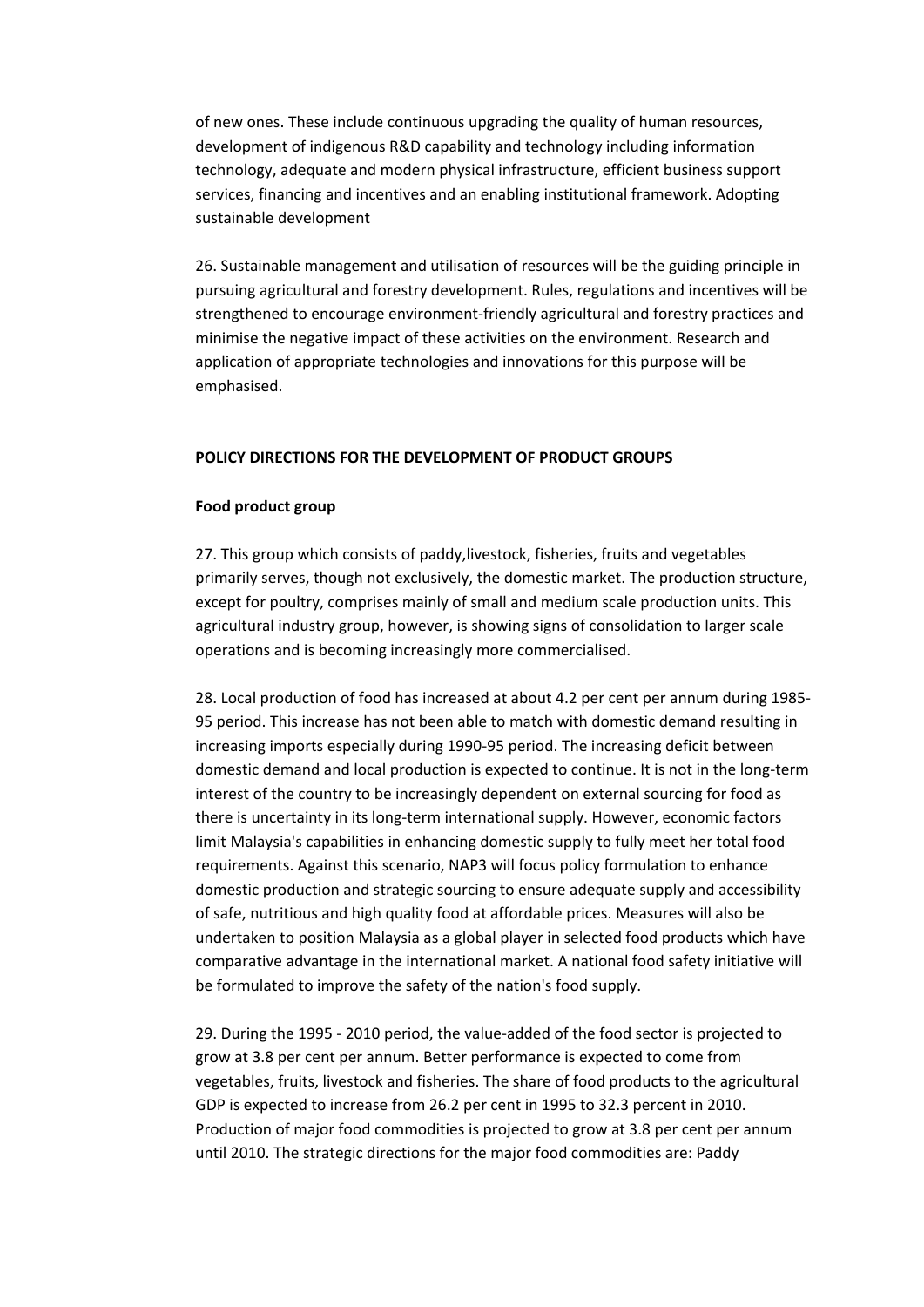30. The eight granary areas will be designated as permanent paddy producing areas to realise a minimum self-sufficiency level (SSL) for rice of 65 per cent. Efforts will be undertaken to enhance yield from 4.0 tonnes per hectare in 1995 to 5.5 tonnes per hectare in 2010 and increase cropping intensity from 177 per cent to 185 per cent in the eight granaries within the same period. Efficiency of paddy production will be enhanced by encouraging and supporting the development of large‐scale commercial operation in the form of group farming and estate type production system. This will create larger and more viable production units. The involvement of private sector in large-scale paddy production and support industries will be encouraged. Suitable areas especially in Sabah and Sarawak will be identified for large-scale commercial paddy production by the private sector. Unproductive paddy areas outside the granaries will be converted into other uses, in particular for agroforestry. A land registry or information centre will be established to collect and disseminate information on idle paddy land for the purpose of acting as clearing house between landowners and entrepreneurial farmers. The Rice Order (Price and Grade Control) 1992 will be reviewed with the aim to further deregulate the industry to allow market forces and preferences to determine price and quality. The price and fertiliser support programmes will be repackaged to allow for long-term structural adjustment of the industry in line with international obligations. Environment‐friendly good farm practices such as precision farming, integrated pest management (IPM), soil and water conservation measures will be intensified. Reverse investment in paddy production in low cost rice producing countries will be encouraged.

#### **Livestock**

31. Efforts will be undertaken to ensure adequate supply of poultry and eggs for the domestic market and to capitalise on export markets. The production of fresh beef, mutton and milk will be enhanced for the domestic market. Private sector led commercial production will be actively encouraged to adopt modern approaches and farming on large-scale basis. Smallholder livestock activities with potential will continue to be transformed into larger commercial operations to improve efficiency. Efforts will be undertaken to strengthen the linkages of these operations with suppliers, processors and marketers to further enhance the vertical and horizontal integration of the industry. Livestock integration with the plantation crops will continue to be promoted. Efforts will be undertaken to develop and exploit Malaysia's potential as an international halal food hub. Capability for inspection, monitoring, standardisation and certification for Malaysian Halal Standard for livestock products and industrial livestock‐based inputs will be strengthened and this standard will be internationally promoted. The international marketing of branded halal livestock products and industrial livestock‐based inputs will be undertaken.

# **Fisheries**

32. The fisheries industry, particularly deep se fishing and aquaculture will be further developed on a commercial and integrated basis. The development will focus on conservation and utilisation of fisheries resources on a sustainable basis. It will be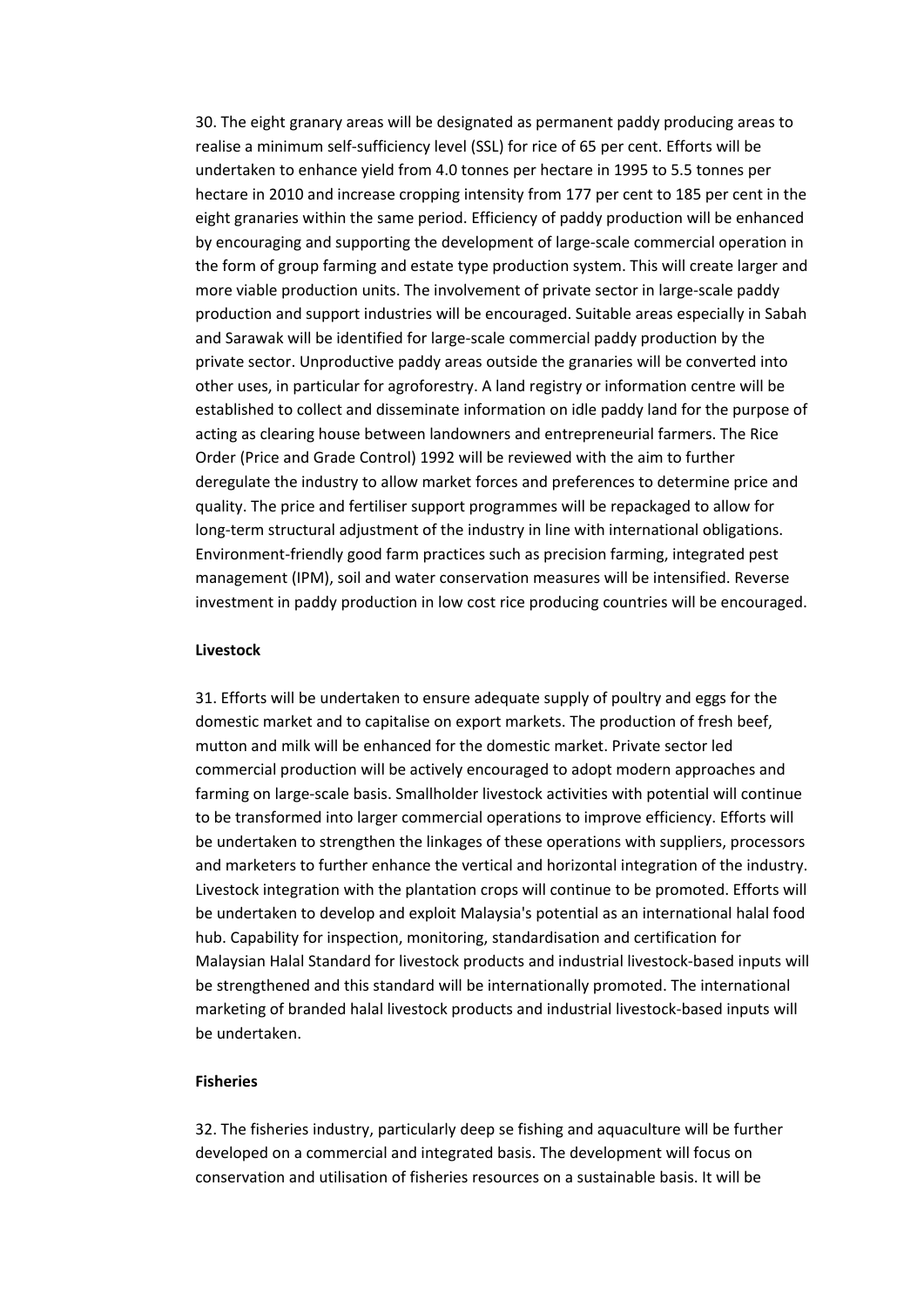adequately supported with modern fisheries' infrastructure, processing, marketing network, comprehensive HRD as well as research and development (R&D) programmes. Private sector participation in commercial fishing, aquaculture such as large‐scale open marine-cage culture, and feed and fry production will be further encouraged. Government will undertake efforts to unify individual entrepreneurs including small and medium enterprises (SMEs) in processing to form consortia led by corporate leaders to venture into commercial fishing, develop and manage integrated processing complexes and mega‐fishing ports. This will secure economies of scale, modernise operations, enhance ventures into export markets and also attract foreign vessels to land their catches in Malaysia. It will also strengthen linkages among fishing, processing and supporting industries. Joint ventures between local and foreign private sector will be promoted under the Indonesia‐Malaysia‐Thailand Growth Triangle (IMT‐GT), Brunei‐ Indonesia‐Malaysia‐Philippine‐East ASEAN Growth Area (BIMP‐EAGA) and the Indonesia‐ Malaysia‐Singapore‐Growth Triangle (IMS‐GT) to engage in distant‐water fishing.

### **Fruits**

33. The fruit industry will be further developed to meet the expanding demand for fresh and processed tropical fruits in both the international and domestic markets. Fifteen fruits which have been identified for development include banana, papaya, pineapple, watermelon, starfruit, mango, durian, jackfruit, rambutan, citrus, duku langsat/dokong, cempedak, guava, ciku and mangosteen. Special focus will be given to mangosteen to be developed extensively and aggressively marketed for the global market as the flagship of Malaysian fruits industry. Institutional support, infrastructure and incentives will continue to be provided to encourage private sector to venture into large scale commercial production. New processed products such as minimally processed fruits, natural food ingredients, functional food, modified food ingredient, convenience food, frozen fruits, beverages and high fibre products will be exploited to cater to the increasing demand in niche markets. To meet the requirement for raw materials for the processing industries and increasing domestic demand for temperate fruits, reverse investments will be encouraged. Emphasis will also be given to HRD to generate highly skilled and innovative manpower in new and emerging science such as food, genetic engineering and biotechnology.

#### **Vegetables**

34. Vegetable production will be further expanded to meet domestic and export demand. Existing production areas, suitable state land and non‐granary areas near urban centres will be zoned as permanent vegetable areas and leased to the private sector. The Government will continue to provide institutional support, infrastructure and incentives to encourage private sector to venture into large scale commercial production. New processed products such as minimally processed vegetables, flour‐ based products, natural food ingredients, functional food, vegetarian and reformulated vegetarian food products, modified food ingredients, high fibre products, convenience food and beverages, and by‐product utilisation will be exploited to cater to the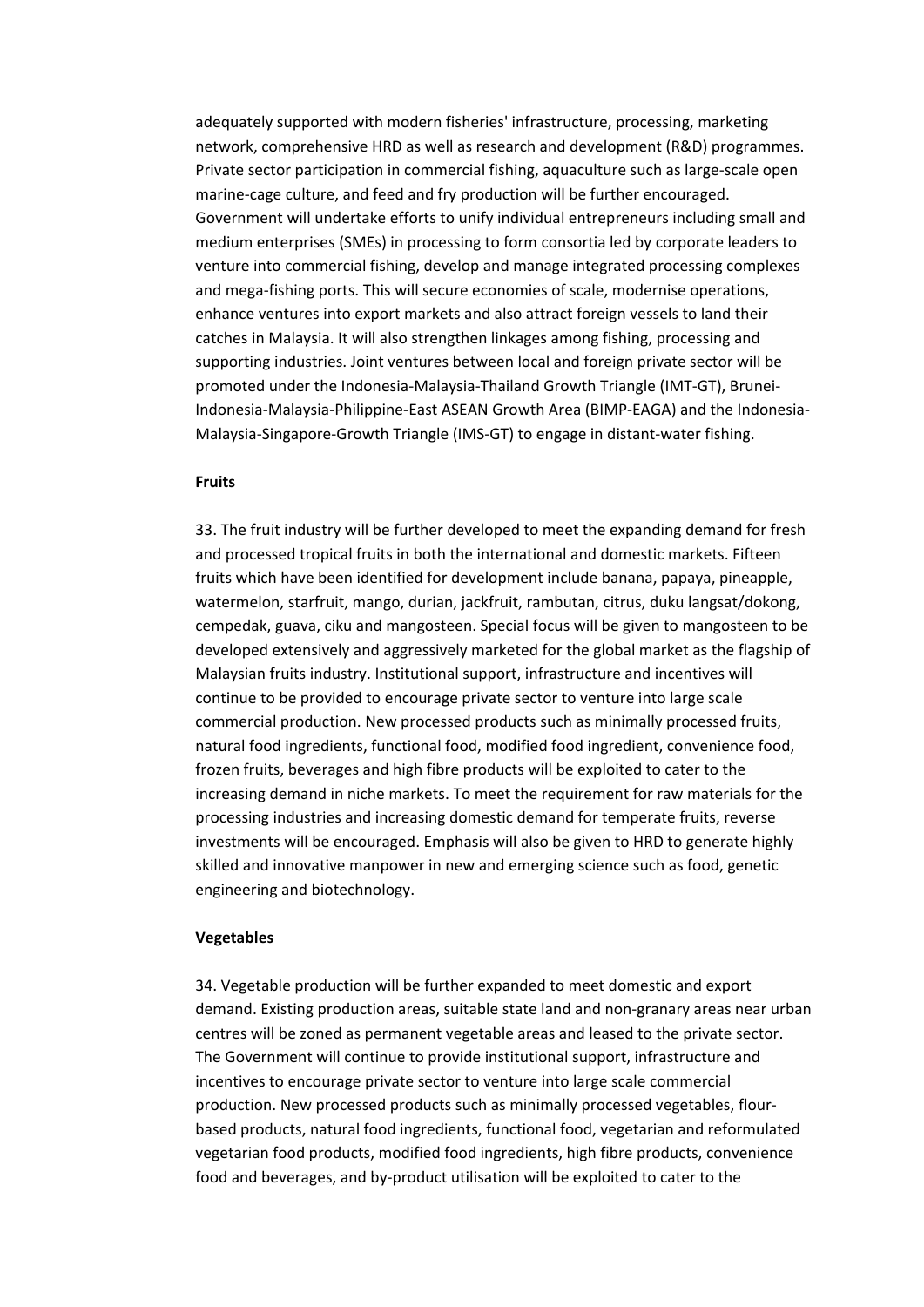increasing demand in niche markets. High technology production of high value temperate vegetables in the lowlands using controlled environment which includes rain shelters and netted structures will be promoted. Quality will also be emphasised through product differentiation and product brand names such as pesticide‐free vegetables and organic farm produce. R&D efforts on cost-effective production, postharvest handling and processing will be intensified with particular emphasis on agricultural mechanisation and labour‐saving techniques. The marketing system will be upgraded by improving efficiency of the existing marketing channels and further development of a parallel marketing channel. Off‐shore investment will be encouraged to meet the requirement of raw materials for the processing industry. Industrial crops, forestry and wood‐based product group

35. This group consists of oil palm, rubber, cocoa and forestry and is the vital source of raw materials supply to the resource-based industries. It mainly serves the export market and is an important revenue earner for the country. The structure of production and marketing for most products of this group is highly organised with advanced managerial and technological practices.

36. In consonance with the industrialisation strategies identified under the Second Industrial Master Plan (IMP2) 1996 ‐ 2005, the development of the industrial crops, forestry and wood‐based product group will continue to be encouraged and supported by appropriate incentives, infrastructure, R&D, supporting services and HRD. The thrust of development for this group will focus on restructuring and modernising the industry to enhance its global competitiveness. NAP3 will focus policy formulation to ensure adequate supply of raw materials for the processing and manufacturing industries for the production of high value‐added products for export. Malaysia's position as a renowned centre of excellence for R&D and product development will be strengthened. Forestry resources will be conserved, managed and utilised on a sustainable basis. Efforts will be undertaken to reduce labour inputs through mechanisation and use of appropriate labour saving techniques. Agroforestry involving integration of forestry and agricultural activities will be promoted.

37. During the 1995 ‐ 2010 period, the value‐ added of this product group is expected to continue to grow from RM11.5 billion to RM13.3 billion. However, its share to agricultural GDP is expected to decrease from 71.0 per cent to 57.9 per cent mainly due to decrease in contribution from rubber and sawlogs. The strategic directions for the development of the commodities in this group are: Oil palm

38. The growth of the oil palm industry will be sustained through productivity improvements and development of new varieties for specific functional end‐uses. Focus will also be given to productivity improvement in the downstream processing and manufacturing of higher value‐added palm oil products such as oleochemicals. In line with the vision of making the oil palm industry as a sustainable 'zero-waste industry', exploitation of oil palm biomass will be further intensified. Future production and expansion of oil palm cultivation will be in Sabah and Sarawak or through reverse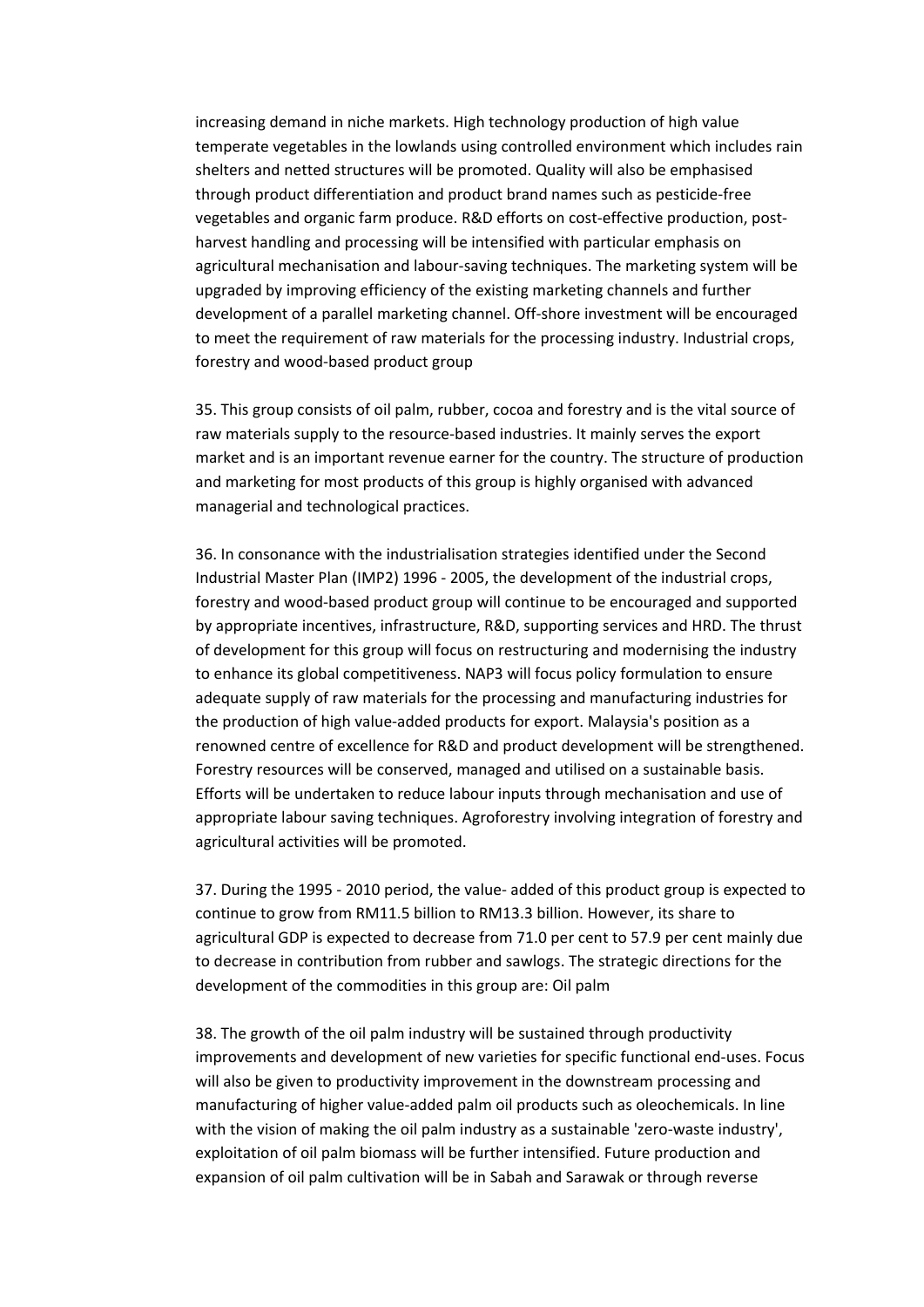investment in neighbouring countries, South Pacific Islands, African and Latin American countries. R&D in labour saving technology such as mechanisation and automation in harvesting operation will be intensified to reduce labour inputs in oil palm cultivation so as to enhance the industry's competitiveness in the world's oils and fats market. Market research and surveillance will be enhanced in line with the marketing strategy to strengthen traditional and existing markets as well as to develop and penetrate new ones. Integrated farming in oil palm plantations will continue to be encouraged to maximise returns from land.

# **Rubber**

39. The future development of the rubber industry will be based upon the integration of three

distinct uses of natural rubber, namely latex, heveawood and rubber‐based products into a single entity. The production of natural rubber will be sustained at about 750,000 million tonnes per year from 1.2 million hectares of rubber areas, to feed the downstream processing and manufacturing of higher value‐added rubber‐based products for exports. Uneconomic‐sized smallholdings will be reorganised and consolidated into estate‐type production units to achieve economies of scale. Replanting of rubber will also be undertaken as part of the reforestation programmes either solely for its latex or for both latex and heveawood which is gaining popularity among furniture industry. Hedge planting or intercropping rubber with other potential tree species will be encouraged to obtain maximum returns. R&D efforts will be directed towards developing new forms and uses of rubber and rubber products, mechanisation in farming operations and propagating high yielding clones. Efforts to implement the transfer and assimilation of technology especially the labour‐saving extraction techniques will be intensified and accelerated. Market research and surveillance will be enhanced in line with the marketing strategy to strengthen and penetrate traditional markets as well as developing new ones.

### **Cocoa**

40. Efforts will be undertaken to increase productivity through improvement in farm management and the use of high yielding hybrid planting materials. Uneconomic size holdings will be consolidated into estate‐ type production units to achieve economies of scale. Unproductive holdings will be rehabilitated with new high yielding and pest and disease resistant clones to increase the average yield. R&D will be directed towards developing labour saving technologies and new products for the high‐end export markets. Initiatives to enhance the quality of cocoa beans and cocoa products to attain the desired quality and international standards will be undertaken. Market research and surveillance will be enhanced to penetrate traditional markets as well as developing new ones.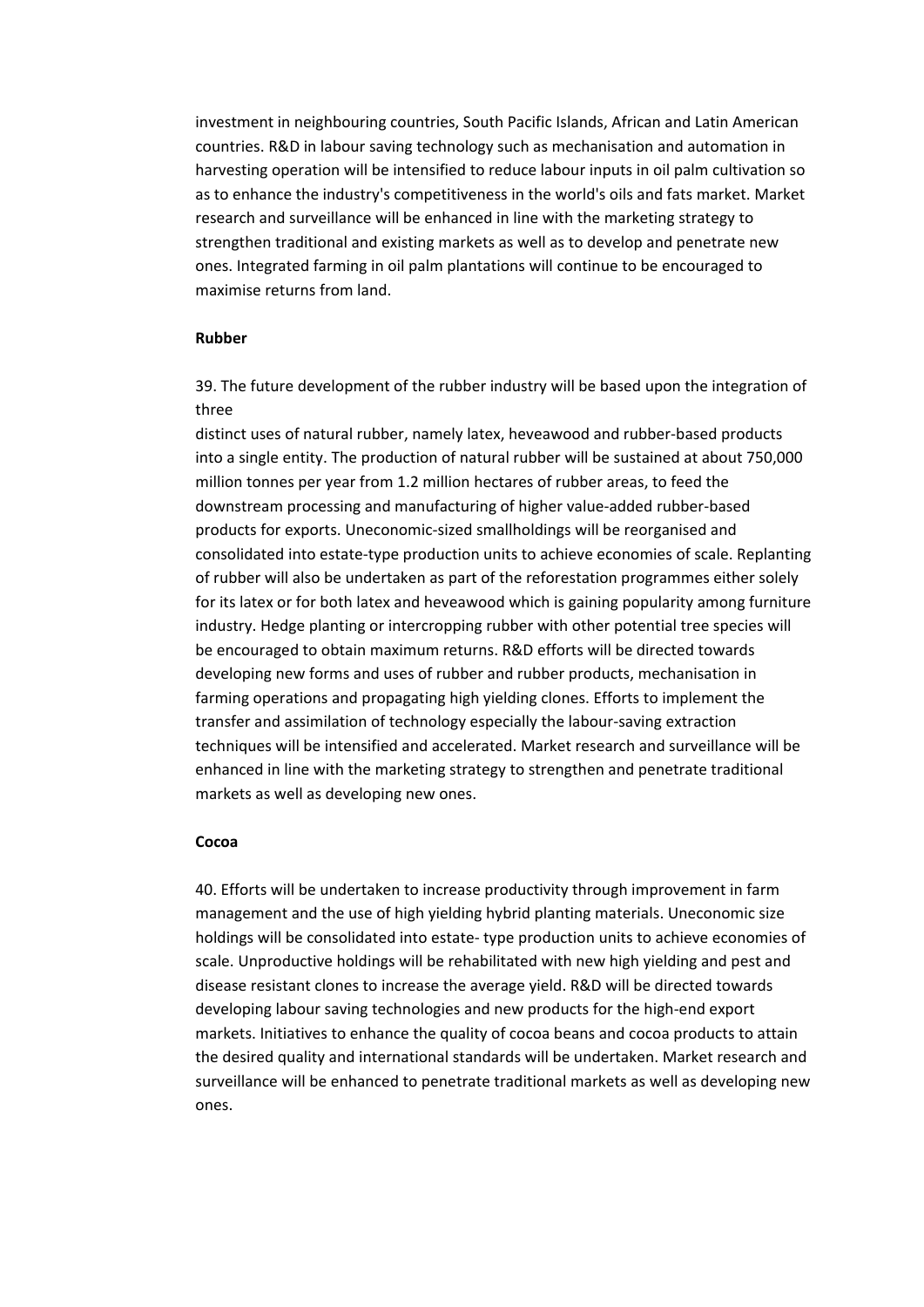#### **Forestry and wood‐based products**

41. Sustainable forest management will continue to remain the underlying basis of forestry management. Efforts will be undertaken to increase the marketability of lesser‐ used species and small diameter logs, and explore the prospects and value of non‐ timber products such as rattan and bamboo and eco-tourism. The PFEs will be maintained and where possible expanded through conversion of Stateland forest into PFEs. R&D will emphasise on applied forest management, resources survey and monitoring, silviculture, reforestation and rehabilitation, environmental studies and utilisation of forest resources. To reduce pressure on the natural forest for raw material supplies, forest plantations by the private sector will be actively promoted. The planting of tree species of high commercial values on idle land and conversion of existing abandoned plantations into plantation forests will be encouraged. The competitiveness of the wood‐based industry will be further strengthened through product differentiation and innovative marketing in niche markets. This will involve the production of high‐end products with superior technical qualities and unique product design through Malaysian Own Brand Manufacturing and Malaysian Original Design Manufacturing.

42. The rattan and bamboo industry has the potential to be further developed to exploit the expanding international and domestic demand for rattan and bamboo‐based products. The private sector will be encouraged to develop rattan and bamboo cultivation in degraded forests, idle and abandoned land. Integrating the cultivation of rattan and bamboo with other crops will be promoted in order to maximise land utilisation and returns. Improvement of planting materials, production and processing technologies will be undertaken through intensifying R&D efforts and the adoption of new technologies available in the market.

43. It is estimated that about 30.0 million tonnes of oil palm biomass are available annually comprising 8 million tonnes of trunks, 1.4 million tonnes of felled fronds and 18 million tonnes of pruned fronds and 3 million tonnes of empty fruit bunches. The private sector will be encouraged to utilise oil palm biomass for the production of composite wood products, furniture and pulp and paper.

44. Agroforestry which is a land-use maximisation concept that involves the planting of agricultural crops and forest species on agriculture land and which also involves the cultivation of short term crops in forest plantations during the early phase of establishment will be actively promoted and encouraged. Steps will be taken to support and encourage smallholders and farmers to venture into agroforestry involving the cultivation of forest trees, rattan, bamboo, medicinal plants, agricultural crops such as food crops, rubber and oil palm, the rearing of livestock and aquaculture. The private sector, particularly the plantation sector, will be encouraged to undertake agroforestry on a large scale basis through adopting mixed cropping as a system of cultivation in their plantations. Efforts will also be undertaken to strengthen R&D activities related to agroforestry to identify suitable crops and forest tree species that can be effectively integrated to yield maximum output.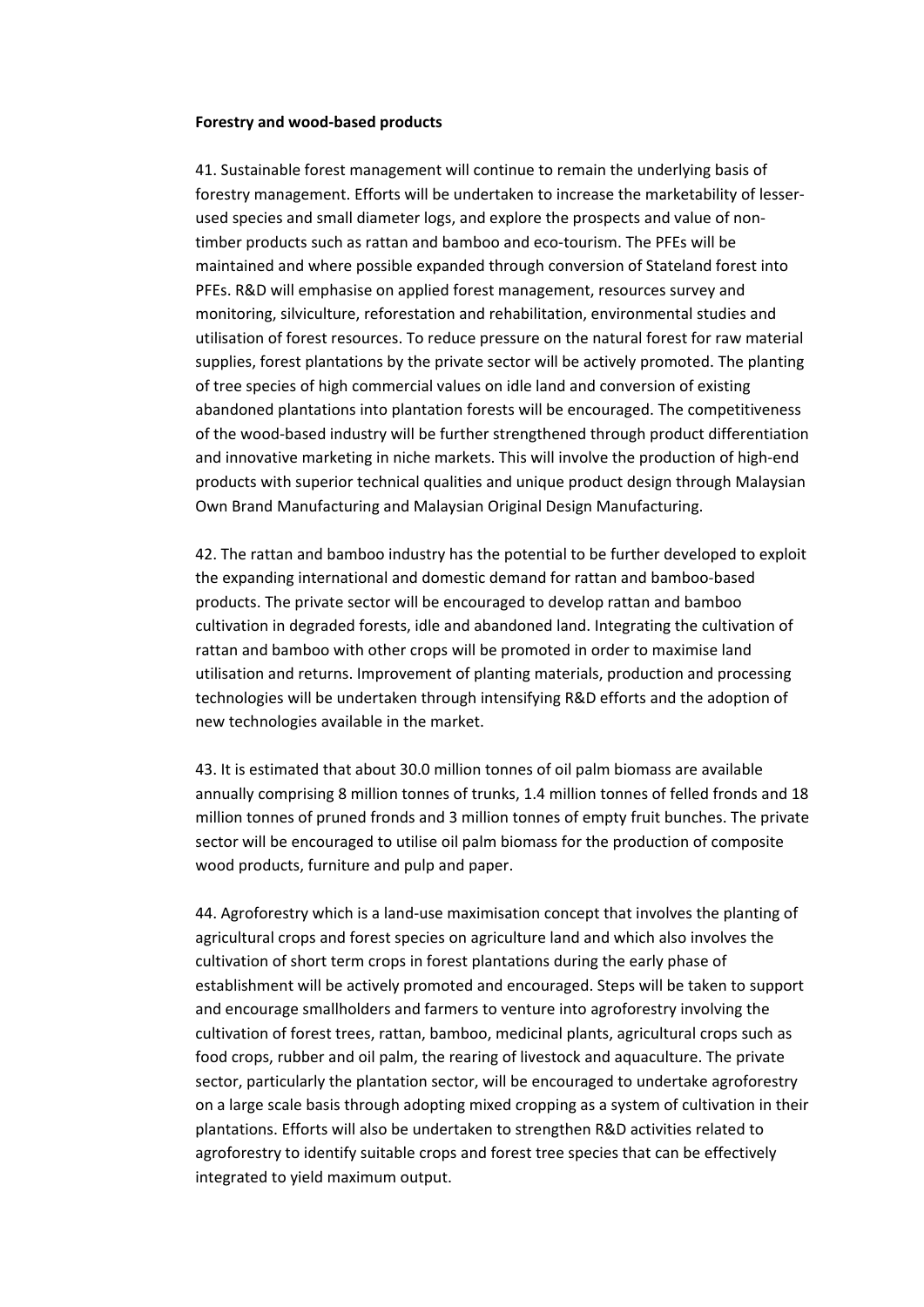#### **New products and future industry group**

45. This group consists of new and emerging products in agriculture and forestry which have high potential to be further nurtured and developed. Based on demand prospects and expected high returns, this group has the potential to be an important source of growth for agriculture and forestry. Technology and product development will be the major driving force in enhancing industrial prospects. Products in this group include biotechnological products, specialty natural products, floricultural products, aquarium fish and aquatic plants, equine and exotic animals, sago and agrotourism products. For the development of the new products and future industries, the strategic directions are: Agri‐biotechnology and specialty natural products

46. The economic foundation for the development of agri-biotechnology and speciality natural products industries will be strengthened. Government support and commitment for a strong R&D and HRD programme will be intensified to build up a pool of world‐ class researchers and technical personnel. Current incentive framework will be continued to accelerate establishment and development of these industries. This includes provision of new and additional funding for research facilities and the setting up of more incubation centres. More conservation activities will be undertaken to preserve and manage biological diversity and legislation introduced to regulate access to genetic resources. Programmes to domesticate and cultivate valuable species on large‐scale commercial basis, as part of agroforestry, or plantation forests and community forests will be formulated and implemented. Facilities, equipment and personnel will be provided for scientific validation of health claims and toxicology studies to ensure their acceptance by and for the safety of consumers.

47. Public sector-driven joint-venture programmes and projects involving the private sector will be intensified to commercialise research findings and new innovations. Agrotechnology parks will be developed to facilitate private sector investments in these industries which employ the latest or frontier technology.

### **Floricultural products and aquarium fish**

48. Malaysia as the source and exporter of tropical floricultural products, aquarium fish and related products will be extensively promoted. Government support and commitment will be directed to make Malaysia as the global centre for these products. This includes the establishment of national and international logistics and marketing network. Potential areas for immediate establishment of large scale commercial production will be identified through zoning and alienation of land on the longer‐term leasehold basis. Large scale automated production and post‐harvest handling will be encouraged to reduce cost and reliance on labour. R&D will be intensified to produce new species and varieties, and to develop cost‐effective production and post‐harvest handling technologies.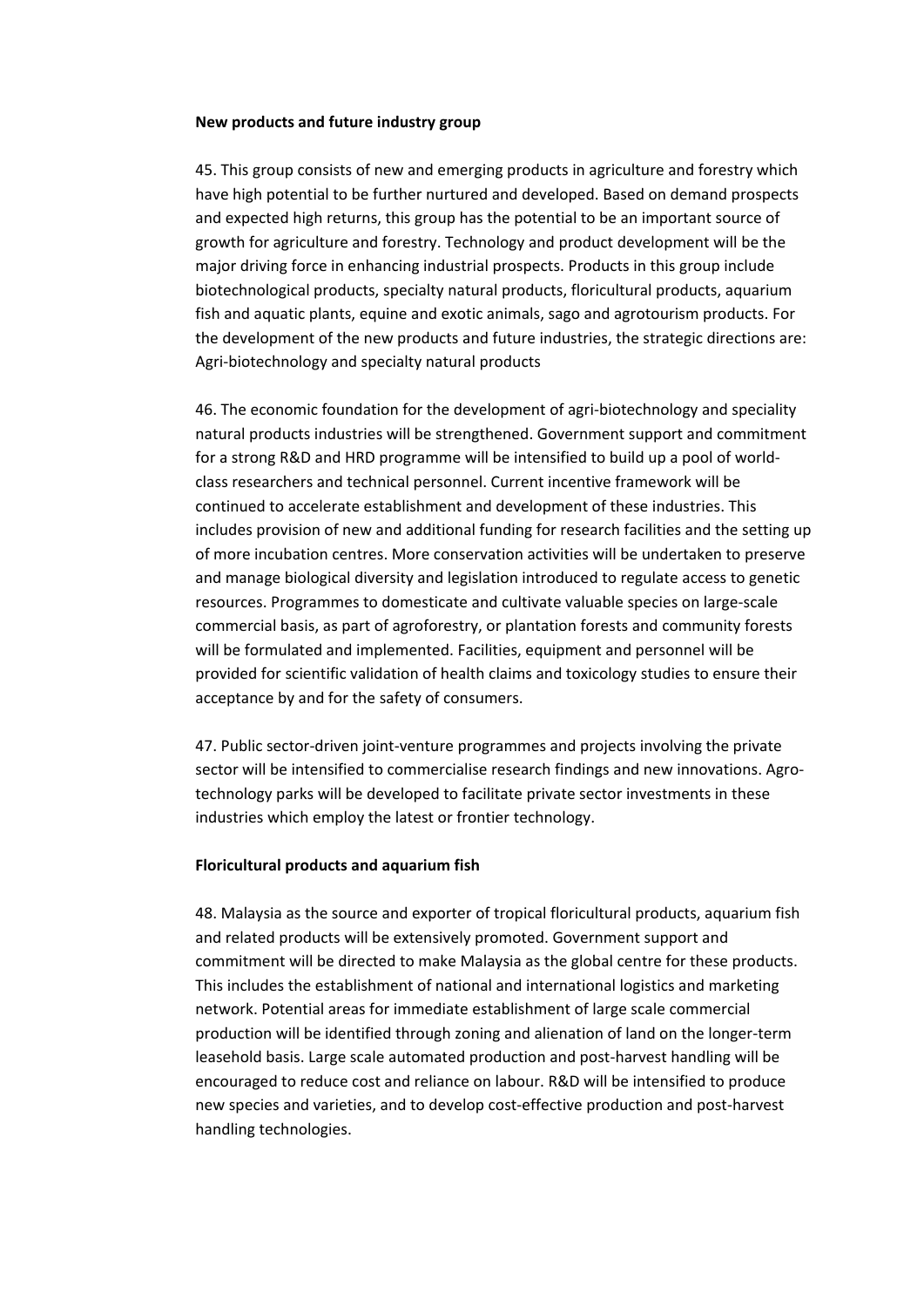#### **Sago**

49. Starch is one of the most abundant natural materials that can be readily converted chemically, physically and biologically into chemicals which are traditionally derived from petroleum for synthesis into useful products. These new starch-based products include biodegradable plastics, biopolymer plastics, water absorbent polymer and starch medium for encapsulation. Sago starch is one of the starches that can be exploited commercially for these purposes. Sago cultivation will be encouraged in the peatland of Sarawak given the crop's adaptability to natural peat swamp conditions. Commercial planting on a large scale by the private sector will be encouraged to reduce cost and increase productivity. R&D emphasis will be given to rapid propagation of high quality planting materials, farm management, processing technology, new product development and by‐product utilisation.

### **Roselle**

50. The cultivation of roselle will be encouraged particularly on bris soil as an alternative crop to tobacco. Large scale production will be promoted to reduce cost of production and realise economies of scale.

## **Equine and exotic animals**

51. Private sector participation in the development of the equine and exotic animals for sports and recreation, exotic meat and other animal products will also be encouraged. The development of this industry will focus on selected species which have high market value and demand.

### **Agrotourism**

52. Agrotourism, an activity which maximises the use of farm settings and the environment with hospitality will be promoted. In Malaysia, agricultural areas and activities have many visitor attractions which can form the basis of destination development for tourists. These areas will be developed into unique destinations for the enjoyment, relaxation and education of tourists. In addition, suitable marine areas and public water‐bodies will be developed for sport fishing.

### **Other economic crops product group**

53. This group consists of coconut, pepper, tobacco, and other miscellaneous crops such as sugar cane, cassava, sweet potato, maize, tea and coffee. This group is generally characterised by dwindling or stagnating output and relatively lower productivity. Some of these commodities play an important socio‐economic role in the welfare of the rural community. Under the NAP3, where viable, production of these commodities will be encouraged for import substitution and for supplying quality raw materials for the further development of downstream activities. R&D and necessary support will be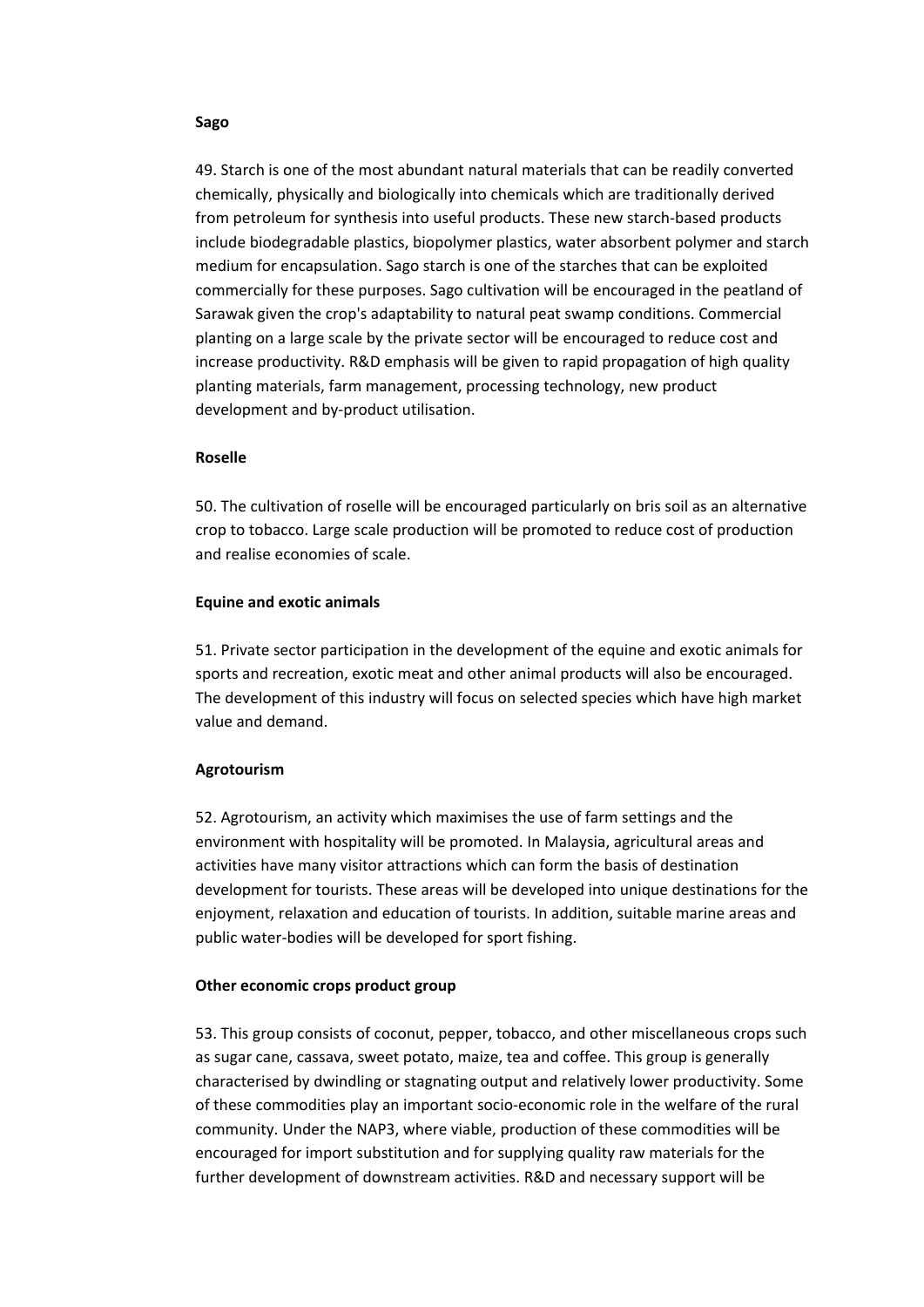provided to further enhance the development of more high value‐added products.

# **ECONOMIC FOUNDATION**

54. The realisation of the objectives of NAP3 requires a stronger economic foundation to further increase efficiency, productivity and competitiveness of Malaysian agriculture. This will involve the further development of key elements of economic foundation, including human resource, technology, physical infrastructure, finance and incentives, supporting industries and institutions. Human resource development

55. Agricultural development will be geared towards using less labour in agriculture. The reduction in labour utilisation will be attained through the cultivation of new crops that require less labour inputs, mechanised and automated production systems and processes, the use of labour saving technologies and the reduction of labour intensive agricultural enterprises. In addition, land‐labour ratio will be further improved through restructuring of production units to allow for larger scale operations.

56. Human resource development will focus towards the supply of skilled manpower at the R&D, entrepreneurial and managerial, and operational or workforce levels for new and emerging areas. These areas include biotechnology, mechanisation and automation, production systems under modified environment, enforcement of sanitary and phytosanitary measures, standards and grades, resource conservation, and good farming and aquaculture practices. The shortage of human resources will be addressed through formal and non‐formal training.

57. Agricultural and forestry education will be strengthened and made more flexible to meet the technological and futuristic nature of agriculture. It will be geared to meet the ever changing demands of the job market and attract youth to the agricultural and forestry professions. Training will focus on the achievement of high productivity among the producers and workers by facilitating the absorption of new skills and knowledge to implement precision agriculture, mechanisation, IPM and controlled environment production system. Farmers and fishermen's training will be intensified to equip them with better managerial and entrepreneurial skills to undertake commercial mixed farming.

58. As a transitional measure, the Government will continue to adopt a liberal policy on the recruitment of foreign workers for the agricultural sector. However, a comprehensive foreign labour policy will be formulated and producers will be given a specific timeframe to gradually phase‐out the reliance on foreign labour.

### **Technology**

59. Technology for agricultural development will focus on intensifying the use of existing conventional technologies as well as prospecting and developing the potentials and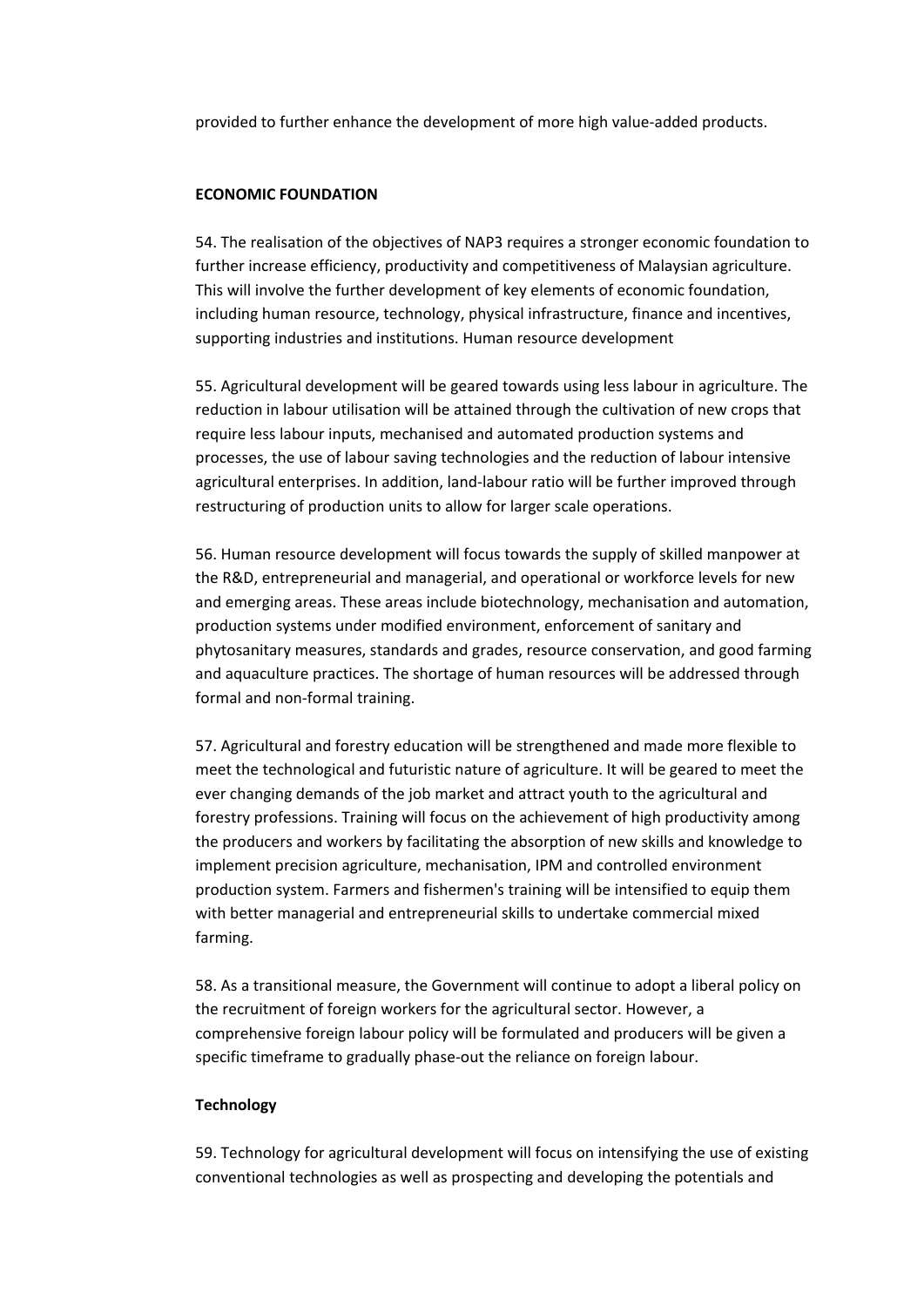applications of new and emerging technologies. Initiatives will be pursued in the development of indigenous technologies as well as blending the conventional technologies with frontier technologies. This is to harness the considerable benefits that exist in their utilisation while retaining some of the stronger characteristics of the traditional techniques to achieve higher productivity and quality and increase competitiveness of the sector.

#### 60. Among the strategic initiatives are:

\* the use of plant cell and tissue culture techniques as well as genetic engineering to complement conventional plant breeding in developing new crop varieties; \* the use of plant cell cultures to enhance the development of new and innovative products including metabolites such as pharmaceuticals and food additives ; \* the application of embryo manipulation technology and the use of genetically engineered vaccines to strengthen existing technologies for increasing animal productivity;

\* the incorporation of robotics and artificial intelligence as well as computer modelling and microprocessor control in machinery and automation equipment to reduce labour; \* the application of advanced processing and packaging systems to strengthen and enhance conventional and traditional techniques for better post harvest handling and storage and longer shelf‐life of agricultural products.

61. Mastery of use of information technologies will be emphasised to enhance the acquisition and dissemination of new knowledge and technologies and to impart a youth orientation to technology development and transfer to cater for the predominantly young populations. Advance in "expert systems" or computer simulated scenario analysis will be exploited to enhance on‐farm advice and information exchange to agriculture producers through extension. Technology transfer and commercialisation system of R&D findings will be further strengthened through incubators and contract R&D. Applied socio‐economic research will be intensified to support technology and innovative development. Infrastructural development

62. Infrastructure will be provided to promote Precision Agriculture or Precision Farming, an integrated management system for crop production that uses site-specific data to maximise yields, use inputs more efficiently, decrease environmental impacts and increase farmer's profit margin. New strategies will be developed to reduce the Government's financial burden of developing, managing, operating and maintaining infrastructure system. A practical cost recovery system will be introduced to recover part of the Government's expenditure in the provision of infrastructure and facilities.

63. Agro‐technology parks will be developed to promote high technology agricultural production systems that employ the latest or frontier technology in agriculture. Such production systems involve mechanised and automated operations, precision control of input and growing environment, production of quality and high value products and uses environment‐friendly and sustainable technology. Incentives will be provided to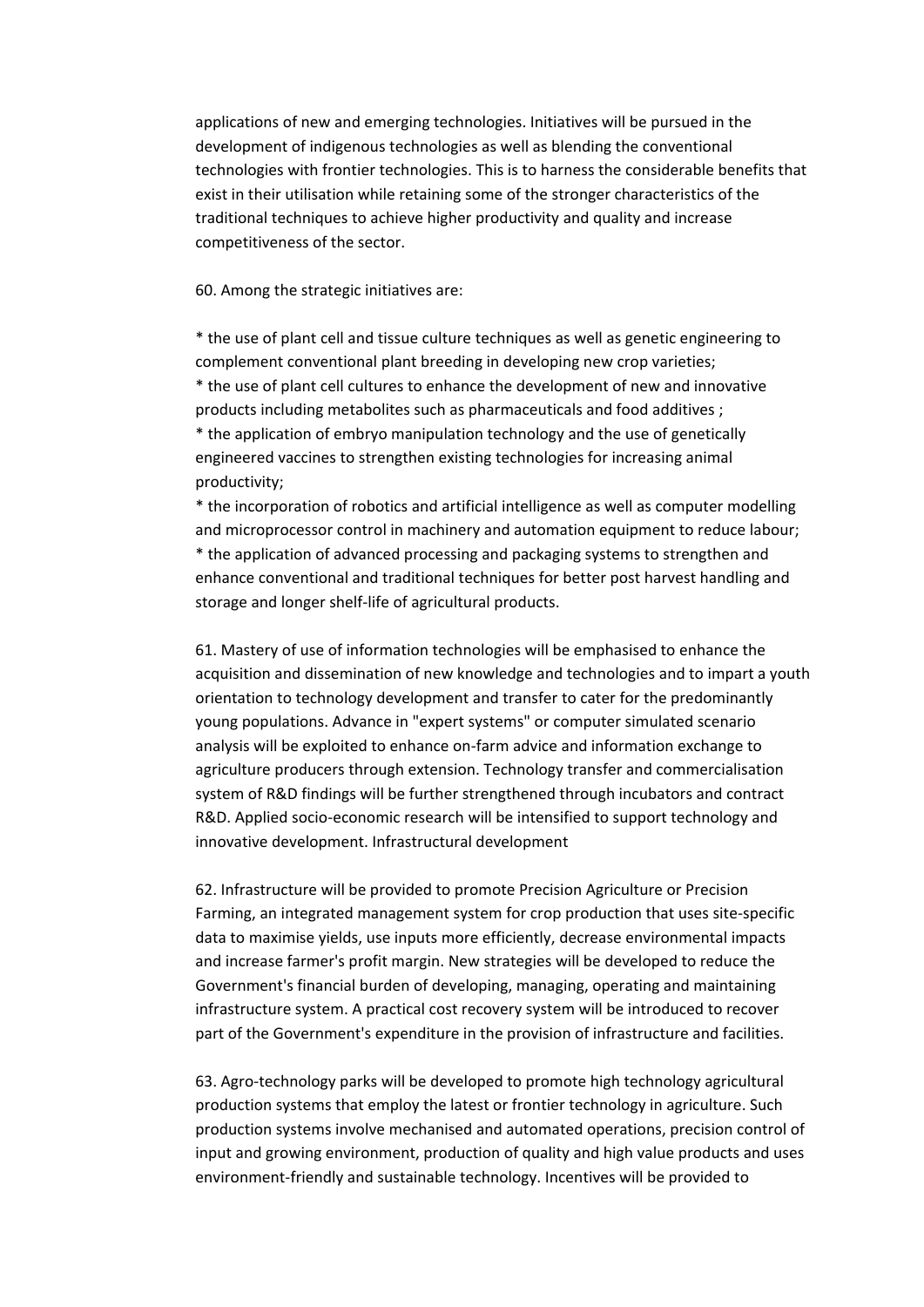encourage investors to establish their operations in these parks.

#### **Financing and incentives**

64. The Government will continue to provide incentives for private sector R&D, provision of warehousing facilities, HRD and commercialisation of R&D outputs. Incentives will also be provided for the export of consultancy services, the provision of quality and safety testing services, and the development of agricultural information technology system. The current package of incentives for the promotion of investments in food production and the new emerging areas of agriculture and agriculture related activities will be continued. The list of promoted activities and products will also be reviewed in line with the new focus and direction of agricultural development. Soft loans will continue to be provided to critical areas such as food production, mechanisation and automation, commercialisation of agricultural R&D output, and bumiputra participation in commercial agriculture. Guidelines to promote foreign investment in agriculture will be formulated.

#### **Input industries**

65. Competitive agricultural production depends on the efficient supply of external inputs such as fertilisers, agricultural chemicals, seeds, planting materials, feeds, and agricultural machinery and equipment. In recent years, the prices of these inputs have increased leading to higher cost of production and this affects the competitiveness of Malaysian agriculture. Efforts will be undertaken to improve efficiency of the input industries and minimise the increase in prices of these inputs. Towards this end, the Government will continue to provide an attractive environment including incentives for the development, expansion and modernisation of these input industries. Business support services

66. The capacity and quality of support services are vital in increasing the efficiency and strengthening the competitiveness of the agricultural sector. Efforts will be undertaken to further strengthen support services in the areas of agricultural marketing, extension, advisory and consultancy, credit, insurance, information and logistic services such as warehousing, distribution and transportation.

#### **Institutions**

67. A review and rationalisation of the existing institutional arrangements is necessary to make them more effective in supporting agricultural development and facilitating commercialisation and growth of the sector. Currently, the Government plays a leading role in the sector's development through the provision of various support services and infrastructural facilities. Notwithstanding the Government's commitment, the private sector also contributes significantly towards the sector's development especially in the plantation sub‐sector. Both the public and private institutions involved in agricultural development need to further strengthen their collaboration and co-operation towards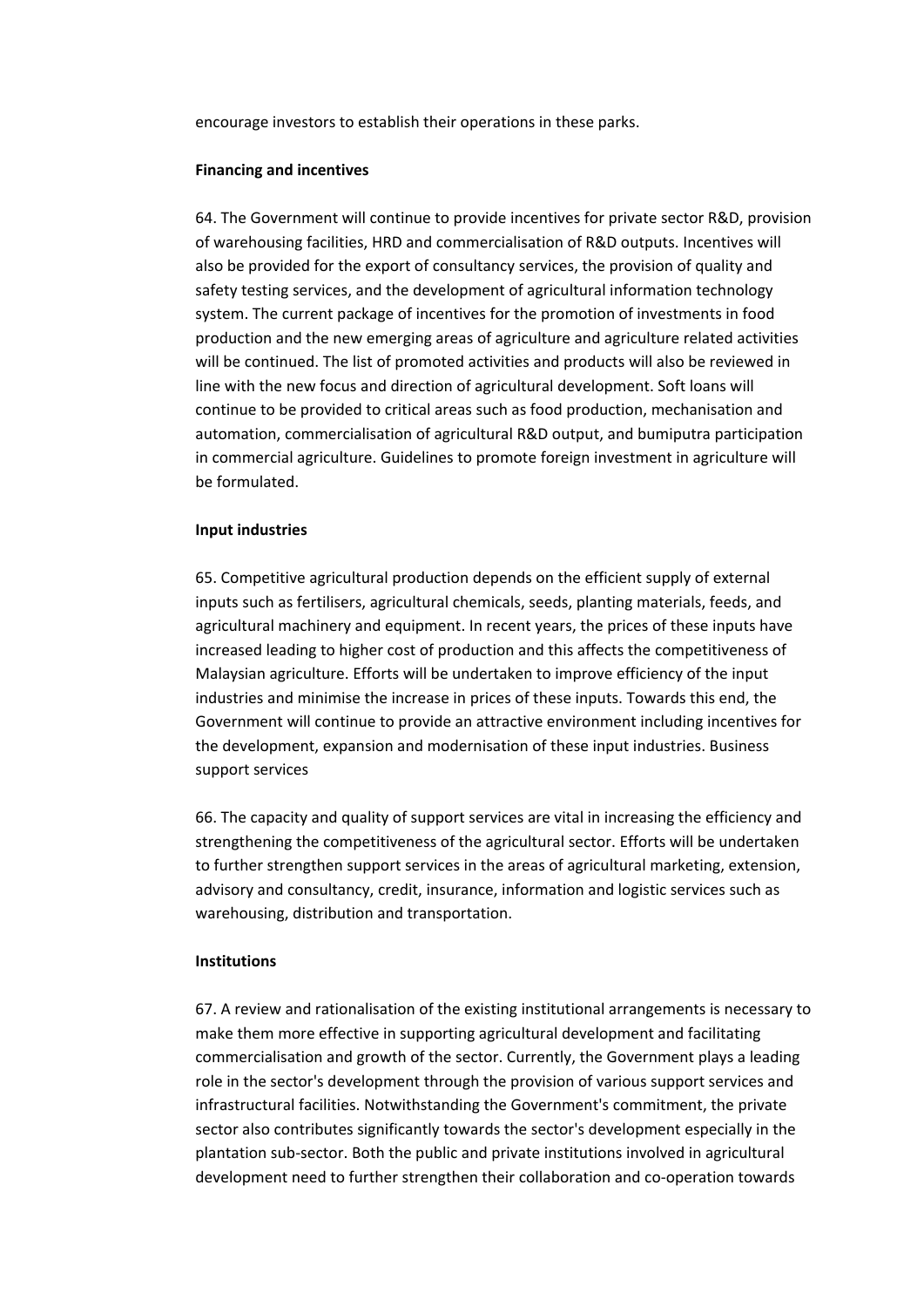making the sector more resilient and competitive arising from globalisation and liberalisation of agricultural trade.

68. The following institutional framework has been identified to strengthen the implementation of the NAP3. Public‐ private sector collaborative mechanism " The consultative and collaborative mechanism between the public and the private sector will be further strengthened through: ‐ establishment of a Private‐Public Sector Co‐ ordination Council to oversee and co-ordinate the implementation of NAP3. The Coordination Council may establish various working groups to plan implement the development of the sector and the key industries. Members of the Council would include representatives from the Federal and State Governments as well as from the private sector; ‐ establishment of a dedicated secretariat in the Ministry of Agriculture and in the Ministry of Primary Industries to provide institutional support for the Council. The secretariat will develop a network with the private sector and the state governments; ‐ establishment of a one‐stop centre in the Ministry of Agriculture to serve the needs of the private sector. This centre will be electronically linked to other relevant focal points to allow for more efficient communication service; and ‐ trengthening the role of Agrolink and ICIS (Integrated Commodity Information Services) as efficient providers of local and global information, and as a tool for rapid communication for all parties involved in agricultural development.

### **Federal‐State cooperation**

\* To facilitate the creation of a conducive environment and transform the agricultural sector into a highly competitive and capital-intensive industry, consultations between the Federal and State Governments will be improved through:

‐ establishment of a higher level Planning and Implementation Committee; and ‐ a dedicated Secretariat to follow through the decisions of the Committee. Role of farmers' organisation and fishermen's association

\* The role of farmers' organisations and fishermen's associations will be strengthened through the active participation of these organisations as business entities within the agricultural sector. An institutional framework will be established that will encourage greater linkages between the farmers' and fishermen's institutions and other investors including private corporations which may lead to more joint‐ ventures. The Government's role in the production of seeds, seedlings, fish fry and trading will be reviewed on the feasibility of this role being undertaken by the farmers' and fishermen's corporations and private sector.

Role of Government Institutions " Government's institutions will be reviewed and rationalised to enhance the effectiveness of development programmes and the delivery of support services to agricultural enterprises to achieve their business objectives and enhance their international competitiveness. This will include the possibility of consolidating different institutions that undertake the management and development of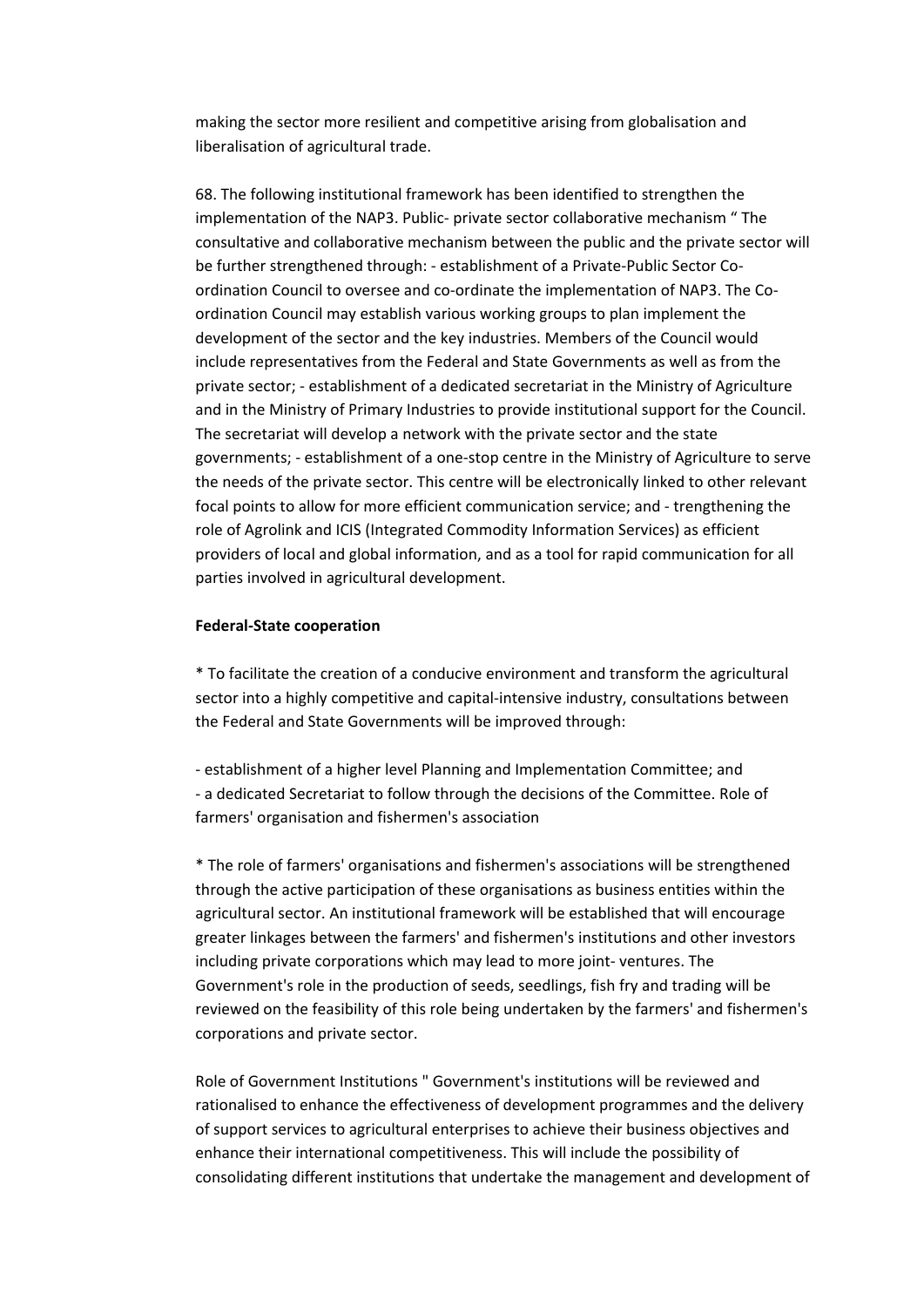similar commodities into a single entity. Government's involvement in agriculture will be focused in providing critical support to facilitate and enhance the business and development activities carried out by the private sector and producers. " To encourage greater private sector investments, the role of Government as a facilitator will be further intensified through:

‐ establishment of a comprehensive database on land that can be made available to potential investors. The database will include information on land, the landowners as well as the terms and conditions of the lease or rental. An agency will be appointed to undertake this task;

‐ undertaking a review of the current rules and procedures that affect the operations and impede investments by the private sector;

‐ encouraging the participation and involvement of the private sector in R&D, either on their own or jointly with government institutions, and in the development and acquisition of technology to accelerate innovation and commercialisation of the sector; ‐ strengthening the linkages with MITI, Ministry of Foreign Affairs, MATRADE and MIDA which have offices in many foreign countries in order to be informed on investment opportunities in agriculture and other related information; and

‐ strengthening linkages with relevant international bodies to support Malaysian agricultural interests.

\* To support the development of competitive and sustainable agricultural industry, Government R&D programmes will focus on:

- ‐ conducting industrial‐driven technologies in collaboration with industry;
- ‐ producing public‐good technologies;
- ‐ commercialising research findings; and
- ‐ conserving and utilising natural resources sustainably

\* To accelerate the development of information intensive and knowledge‐based agricultural industries, Government will undertake the following initiatives:

‐ establishment of a National Agricultural Information Centre with a centralised and electronically linked data base to support decision‐making, business development and marketing activities;

‐ reorientation of training programme towards more market‐driven short courses and specialized training programmes in agricultural production and management. A feasibility study on the establishment of a National Agricultural Training Centre to plan and conduct such courses will be undertaken; and

\* To maximise land utilisation for agriculture, Government will undertake the following initiatives:

‐ make suitable land available and accessible to promote and encourage private sector participation on a long term basis for large‐scale food production and processing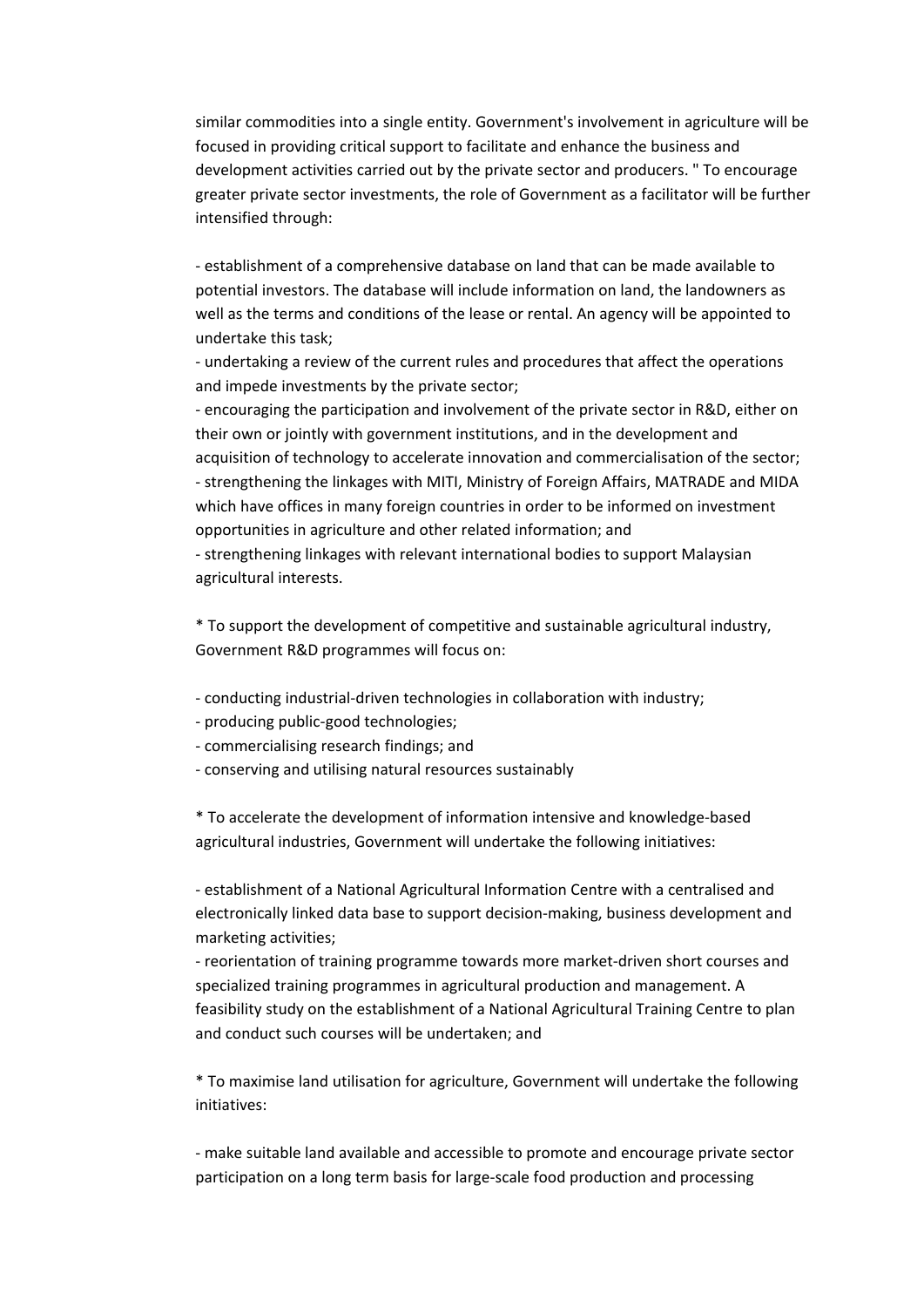through identification and zoning of state land as permanent food production areas. A land registry or information center will be established to collect and disseminate information on the availability of idle lands to potential entrepreneurs. ‐ current development programmes on idle land will be improved and strengthened and will emphasize on increased farmers' participation through transformation and reorganization of farms into larger scale cooperatives and group farming operations. The implementation of a fair and equitable landlord-in-trust scheme will be promoted. ‐ maximising the use of the limited land resources through the promotion of agroforestry enterprises, integration of livestock with plantation crops and promotion of large-scale intensive mixed farming ventures. Inter-cropping of short-term food crops between immature rubber and oil palm stand will also be promoted ‐ State governments will be encouraged to undertake systematic planning of development projects involving forestland. The opening up of forestland for agricultural development will be in accordance with the principles of sustainable forest management including protecting the environment and conserving biological diversity and genetic resources.

\* To improve efficiency and effectiveness of water resource management and utilisation for agriculture, the following initiatives will be undertaken by the Government:

‐ focussing on the efficiency of transport system through conservation and prioritisation of water resources for sustainable agriculture. This includes water saving measures such as automation of water control and distribution, water recycling, effective farm water management and development of water pricing system.

‐ adopting effective and efficient field water management practices to fully exploit the field environment to maximise crop growth and yield and minimise fertiliser, pesticide and weedicide residues in groundwater.

‐ strengthening the co‐ordination and linkages of inter agency, inter state and federal‐ state institutions in water resources management.

\* To protect Malaysia's agriculture from foreign pests and diseases, safeguarding human health and promote sustainable agriculture, the following initiatives will be undertaken:

‐ regulations will be imposed to promote good farming and aquaculture practices, specifically in the utilisation of crop protection chemicals, veterinary pharmaceuticals and animal feed. Regulation will also be introduced for the storage and handling of halal food, certification of seeds and planting materials, and efficient grading system for agriculture produce.

‐ a national food safety initiative will be formulated to improve the safety of the nation's food supply. This initiative will cover food safety surveillances, inspections, research, risk assessment, training, education and co-ordination among regulatory agencies. Measures will also be introduced to encourage producers or manufacturers to implement preventive measures of their own and increase the responsibility for and control of their own safety assurance actions. Regulations will be streamlined consistent with the state‐ of-the-art scientific procedures.